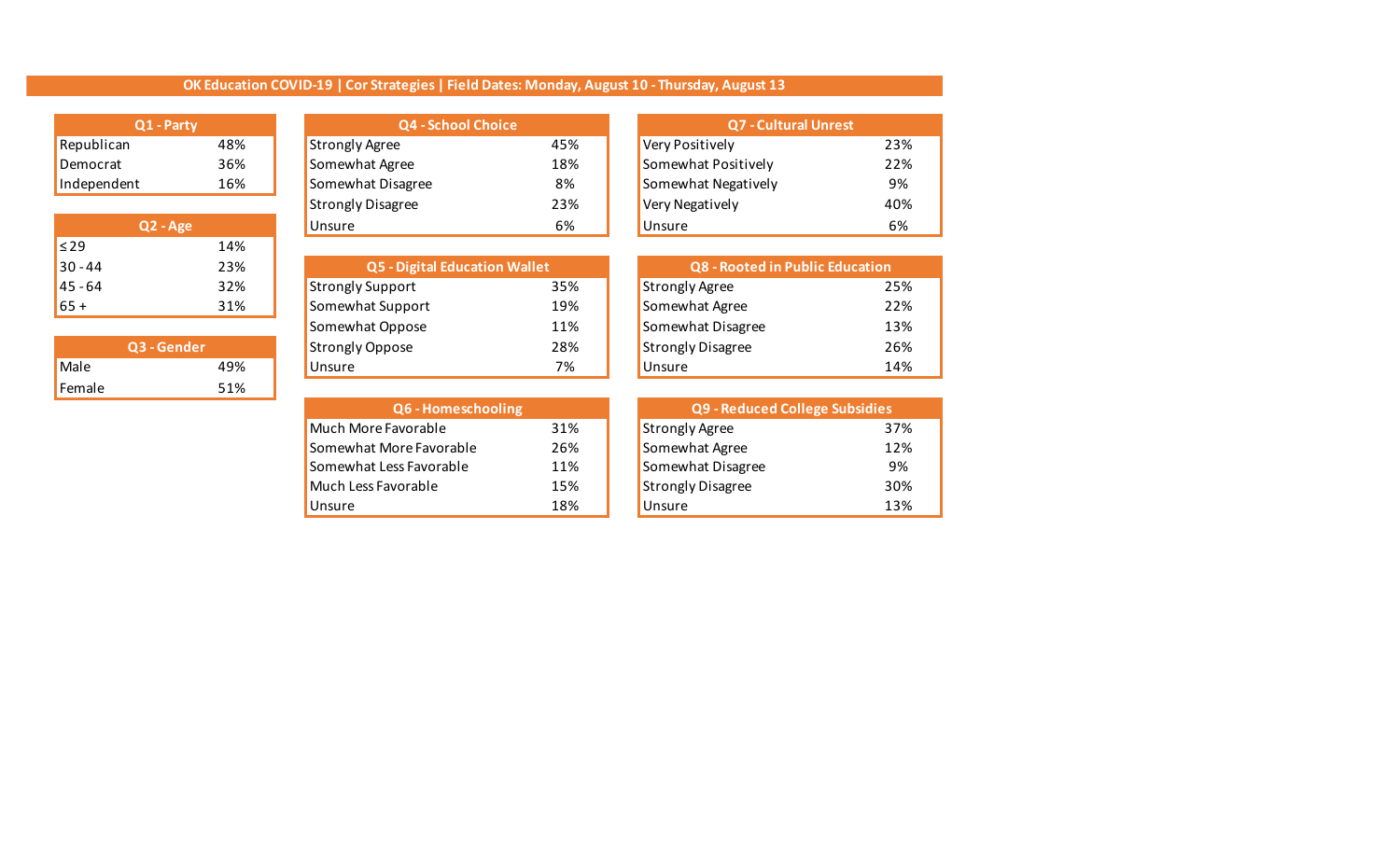## **Party Breakdown ( R = Republican, D = Democrat, I = Independent )**

| <b>Q4 - School Choice</b> |     |     |     |                     | <b>Q7 - Cultural Unrest</b> |     |     |
|---------------------------|-----|-----|-----|---------------------|-----------------------------|-----|-----|
|                           | R   | D   |     |                     | R                           | D   |     |
| Strongly Agree            | 61% | 25% | 45% | Very Positively     | 13%                         | 36% | 25% |
| Somewhat Agree            | 18% | 19% | 13% | Somewhat Positively | 12%                         | 34% | 21% |
| Somewhat Disagree         | 4%  | 13% | 8%  | Somewhat Negatively | 9%                          | 8%  | 13% |
| Strongly Disagree         | 12% | 36% | 26% | Very Negatively     | 61%                         | 17% | 32% |
| Unsure                    | 5%  | 7%  | 9%  | <b>Unsure</b>       | 4%                          | 5%  | 9%  |

| Q4 - School Choice |     |     |                     | <b>Q7 - Cultural Unrest</b> |     |     |
|--------------------|-----|-----|---------------------|-----------------------------|-----|-----|
| R                  | D   |     |                     | R                           | D   |     |
| 61%                | 25% | 45% | Very Positively     | 13%                         | 36% | 25% |
| 18%                | 19% | 13% | Somewhat Positively | 12%                         | 34% | 21% |
| 4%                 | 13% | 8%  | Somewhat Negatively | 9%                          | 8%  | 13% |
| 12%                | 36% | 26% | Very Negatively     | 61%                         | 17% | 32% |
| 5%                 | 7%  | 9%  | <b>Unsure</b>       | 4%                          | 5%  | 9%  |

| <b>Q5 - Digital Education Wallet</b> |     |     |     |                          | <b>Q8 - Rooted in Public Education</b> |     |     |
|--------------------------------------|-----|-----|-----|--------------------------|----------------------------------------|-----|-----|
|                                      | R   | D   |     |                          | R                                      | D   |     |
| Strongly Support                     | 49% | 18% | 34% | <b>Strongly Agree</b>    | 38%                                    | 9%  | 26% |
| Somewhat Support                     | 20% | 18% | 18% | Somewhat Agree           | 23%                                    | 23% | 16% |
| Somewhat Oppose                      | 8%  | 15% | 13% | Somewhat Disagree        | 8%                                     | 17% | 16% |
| Strongly Oppose                      | 19% | 41% | 27% | <b>Strongly Disagree</b> | 17%                                    | 37% | 29% |
| <b>Unsure</b>                        | 5%  | 7%  | 9%  | Unsure                   | 13%                                    | 15% | 14% |

| Q6 - Homeschooling      |     |     |     |  |                          | Q9 - Reduced College Subsidies |     |     |
|-------------------------|-----|-----|-----|--|--------------------------|--------------------------------|-----|-----|
|                         | R   | D   |     |  |                          | R                              | D   |     |
| Much More Favorable     | 37% | 27% | 24% |  | <b>Strongly Agree</b>    | 57%                            | 12% | 33% |
| Somewhat More Favorable | 25% | 25% | 27% |  | Somewhat Agree           | 11%                            | 11% | 15% |
| Somewhat Less Favorable | 9%  | 12% | 10% |  | Somewhat Disagree        | 7%                             | 11% | 8%  |
| Much Less Favorable     | 12% | 16% | 18% |  | <b>Strongly Disagree</b> | 14%                            | 52% | 26% |
| <b>Unsure</b>           | 16% | 19% | 21% |  | Unsure                   | 10%                            | 14% | 19% |

| Q5 - Digital Education Wallet |     |     |     |                          | <b>Q8 - Rooted in Public Education</b> |     |
|-------------------------------|-----|-----|-----|--------------------------|----------------------------------------|-----|
|                               | R   | D   |     |                          | R                                      | D   |
|                               | 49% | 18% | 34% | <b>Strongly Agree</b>    | 38%                                    | 9%  |
|                               | 20% | 18% | 18% | Somewhat Agree           | 23%                                    | 23% |
|                               | 8%  | 15% | 13% | Somewhat Disagree        | 8%                                     | 17% |
|                               | 19% | 41% | 27% | <b>Strongly Disagree</b> | 17%                                    | 37% |
|                               | 5%  | 7%  | 9%  | Unsure                   | 13%                                    | 15% |

| Q6 - Homeschooling |     |     |                          | Q9 - Reduced College Subsidies |     |     |
|--------------------|-----|-----|--------------------------|--------------------------------|-----|-----|
| R                  | D   |     |                          | R                              | D   |     |
| 37%                | 27% | 24% | <b>Strongly Agree</b>    | 57%                            | 12% | 33% |
| 25%                | 25% | 27% | Somewhat Agree           | 11%                            | 11% | 15% |
| 9%                 | 12% | 10% | Somewhat Disagree        | 7%                             | 11% | 8%  |
| 12%                | 16% | 18% | <b>Strongly Disagree</b> | 14%                            | 52% | 26% |
| 16%                | 19% | 21% | <b>Unsure</b>            | 10%                            | 14% | 19% |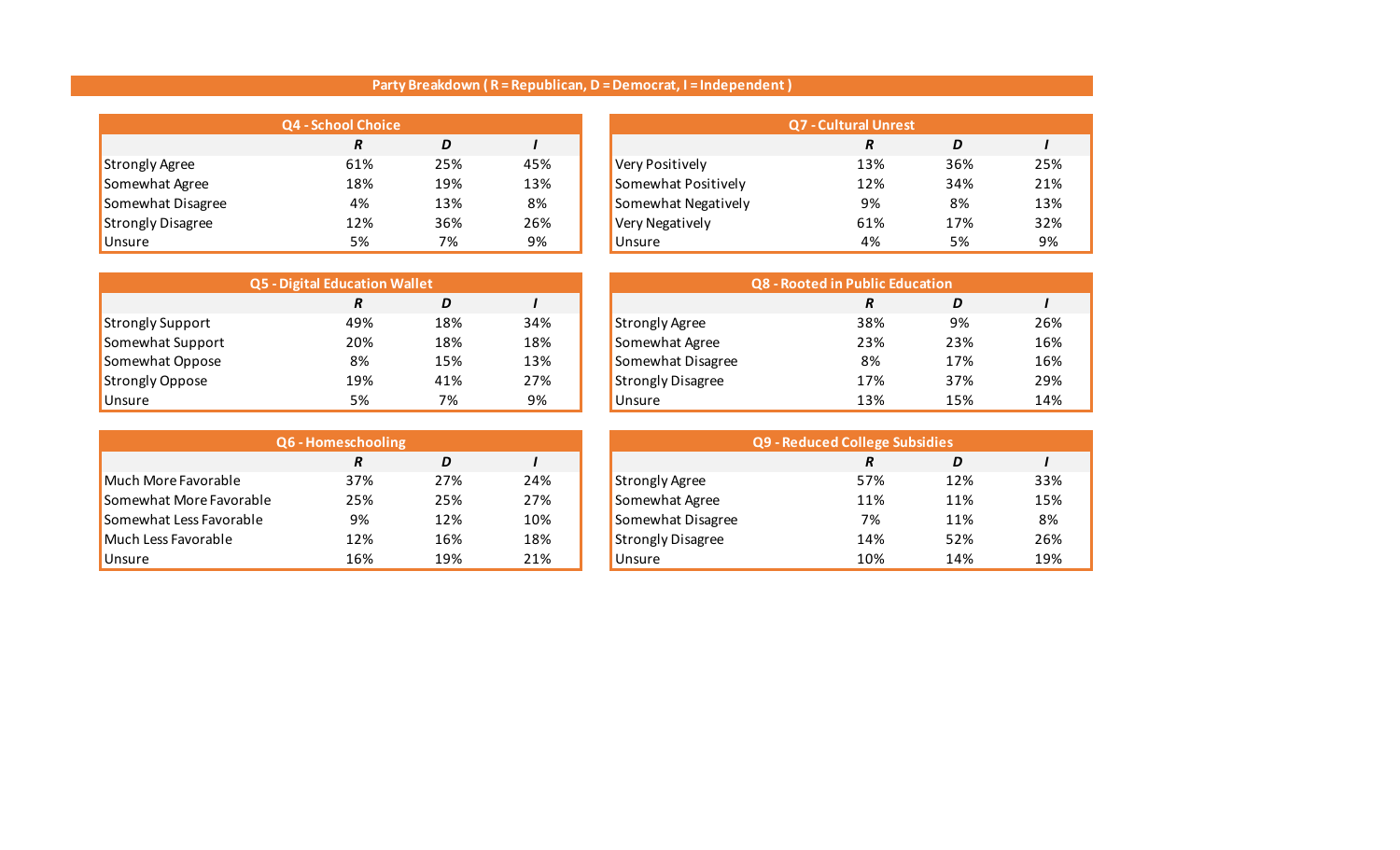## **Age Breakdown**

|                          | <b>Q4 - School Choice</b> |           |           |       |
|--------------------------|---------------------------|-----------|-----------|-------|
|                          | $\leq$ 29                 | $30 - 44$ | $45 - 64$ | $65+$ |
| <b>Strongly Agree</b>    | 46%                       | 53%       | 48%       | 37%   |
| Somewhat Agree           | 17%                       | 12%       | 14%       | 25%   |
| Somewhat Disagree        | 3%                        | 12%       | 9%        | 7%    |
| <b>Strongly Disagree</b> | 29%                       | 21%       | 24%       | 20%   |
| Unsure                   | 5%                        | 2%        | 5%        | 11%   |

|                         | <b>Q5 - Digital Education Wallet</b> |           |           |        |        | <b>Q8 - Rooted in Public Education</b> |           |           |           |  |
|-------------------------|--------------------------------------|-----------|-----------|--------|--------|----------------------------------------|-----------|-----------|-----------|--|
|                         | $\leq$ 29                            | $30 - 44$ | $45 - 64$ | $65 +$ |        |                                        | $\leq$ 29 | $30 - 44$ | $45 - 64$ |  |
| <b>Strongly Support</b> | 45%                                  | 43%       | 33%       | 27%    |        | <b>Strongly Agree</b>                  | 27%       | 28%       | 23%       |  |
| Somewhat Support        | 13%                                  | 20%       | 19%       | 21%    |        | Somewhat Agree                         | 17%       | 29%       | 19%       |  |
| Somewhat Oppose         | 11%                                  | 11%       | 9%        | 14%    |        | Somewhat Disagree                      | 14%       | 11%       | 14%       |  |
| Strongly Oppose         | 29%                                  | 22%       | 33%       | 28%    |        | <b>Strongly Disagree</b>               | 26%       | 21%       | 32%       |  |
| Unsure                  | 3%                                   | 4%        | 7%        | 10%    | Unsure |                                        | 16%       | 11%       | 11%       |  |

|                         | <b>Q6 - Homeschooling</b> |           |           |       |                          | Q9 - Reduced College Subsidies |           |           |  |
|-------------------------|---------------------------|-----------|-----------|-------|--------------------------|--------------------------------|-----------|-----------|--|
|                         | $\leq$ 29                 | $30 - 44$ | $45 - 64$ | $65+$ |                          | $\leq$ 29                      | $30 - 44$ | $45 - 64$ |  |
| Much More Favorable     | 35%                       | 33%       | 32%       | 28%   | <b>Strongly Agree</b>    | 46%                            | 32%       | 38%       |  |
| Somewhat More Favorable | 22%                       | 22%       | 25%       | 31%   | Somewhat Agree           | 11%                            | 13%       | 7%        |  |
| Somewhat Less Favorable | 16%                       | 5%        | 12%       | 10%   | Somewhat Disagree        | 9%                             | 6%        | 10%       |  |
| Much Less Favorable     | 16%                       | 18%       | 14%       | 12%   | <b>Strongly Disagree</b> | 21%                            | 34%       | 36%       |  |
| Unsure                  | 11%                       | 23%       | 17%       | 18%   | <b>Unsure</b>            | 13%                            | 14%       | 10%       |  |

| Q4 - School Choice |           |           |       |                     | <b>Q7 - Cultural Unrest</b> |           |  |  |  |
|--------------------|-----------|-----------|-------|---------------------|-----------------------------|-----------|--|--|--|
| $\leq$ 29          | $30 - 44$ | $45 - 64$ | $65+$ |                     | $\leq$ 29                   | $30 - 44$ |  |  |  |
| 46%                | 53%       | 48%       | 37%   | Very Positively     | 35%                         | 30%       |  |  |  |
| 17%                | 12%       | 14%       | 25%   | Somewhat Positively | 22%                         | 21%       |  |  |  |
| 3%                 | 12%       | 9%        | 7%    | Somewhat Negatively | 3%                          | 9%        |  |  |  |
| 29%                | 21%       | 24%       | 20%   | Very Negatively     | 35%                         | 35%       |  |  |  |
| 5%                 | 2%        | 5%        | 11%   | <b>Unsure</b>       | 5%                          | 5%        |  |  |  |

|           | <b>Q5 - Digital Education Wallet</b> |           |       |
|-----------|--------------------------------------|-----------|-------|
| $\leq$ 29 | $30 - 44$                            | $45 - 64$ | $65+$ |
| 45%       | 43%                                  | 33%       | 27%   |
| 13%       | 20%                                  | 19%       | 21%   |
| 11%       | 11%                                  | 9%        | 14%   |
| 29%       | 22%                                  | 33%       | 28%   |
| 3%        | 4%                                   | 7%        | 10%   |

| Q6 - Homeschooling |           |           |      |                          | Q9 - Reduced College Subsidies |           |           |  |  |
|--------------------|-----------|-----------|------|--------------------------|--------------------------------|-----------|-----------|--|--|
| $\leq$ 29          | $30 - 44$ | $45 - 64$ | 65 + |                          | $\leq$ 29                      | $30 - 44$ | $45 - 64$ |  |  |
| 35%                | 33%       | 32%       | 28%  | Strongly Agree           | 46%                            | 32%       | 38%       |  |  |
| 22%                | 22%       | 25%       | 31%  | Somewhat Agree           | 11%                            | 13%       | 7%        |  |  |
| 16%                | 5%        | 12%       | 10%  | Somewhat Disagree        | 9%                             | 6%        | 10%       |  |  |
| 16%                | 18%       | 14%       | 12%  | <b>Strongly Disagree</b> | 21%                            | 34%       | 36%       |  |  |
| 11%                | 23%       | 17%       | 18%  | <b>Unsure</b>            | 13%                            | 14%       | 10%       |  |  |